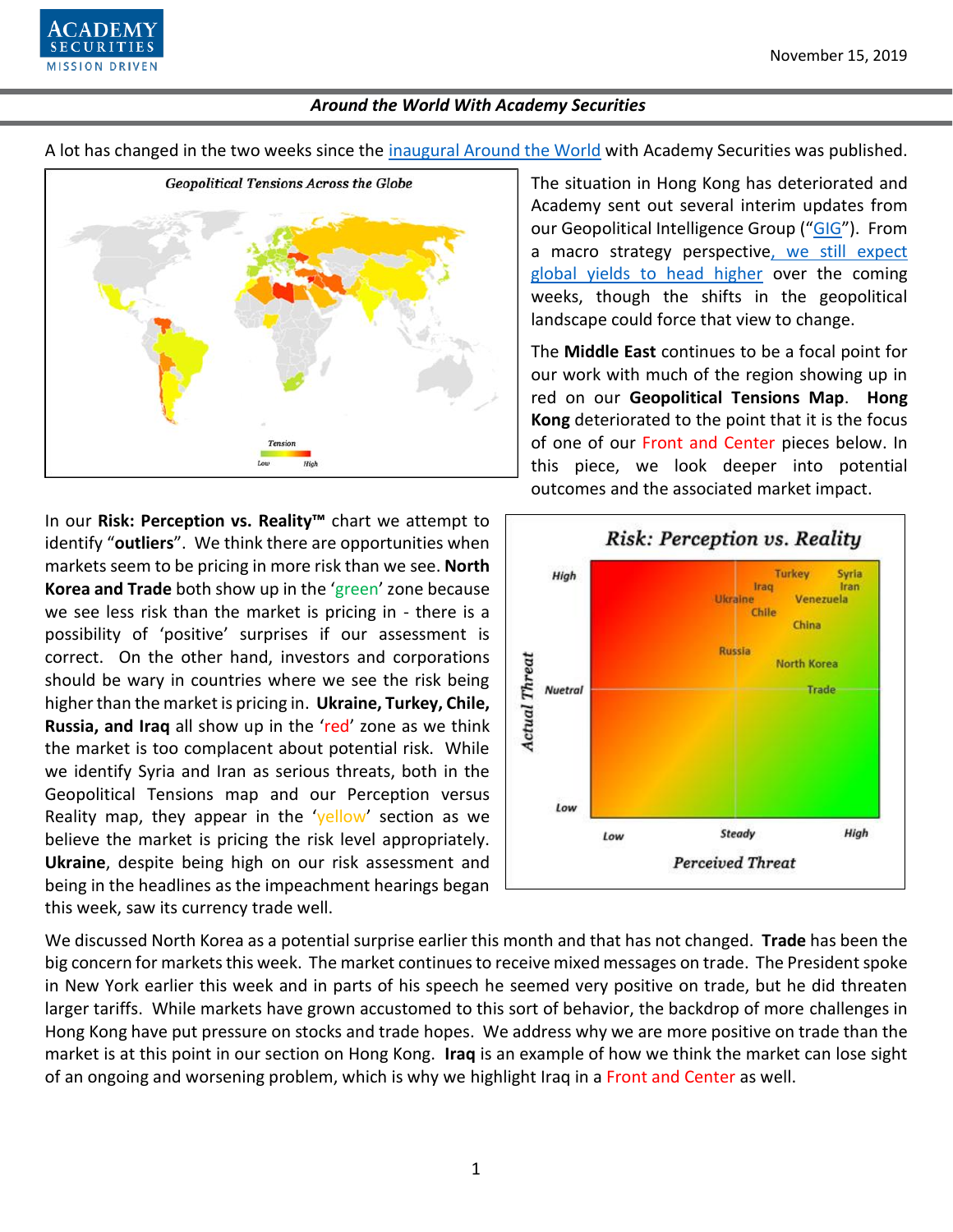

#### **Front and Center - Hong Kong**

With the November 11<sup>th</sup> shooting of an unarmed student, protestors in Hong Kong have stepped up their demonstrations across the city. Roadblocks have been set up at major transit routes and dangerous standoffs with police have erupted near the Universities. As Academy reported in our [August 15 Geopolitical Podcast,](https://www.academysecurities.com/vol-29-impact-protests-hong-kong/) the protest began in June over an extradition bill that has since been withdrawn. However, with the harsh police response to the initially peaceful protests, the situation has evolved from concern over an extradition bill to a larger movement

focused on freedoms and autonomy. Protestors have called for amnesty and new elections, and a small number have resorted to violence to achieve their goals. With the situation escalating and showing no signs of abatement, it is unclear how this will be resolved. However, one thing is certain, according to Carrie Lam, Hong Kong's Chief Executive, "If there is still any wishful thinking that by escalating violence the government will yield to pressure…I am making this clear and loud here. That will not happen."

How China will ultimately respond is the real question. China will not agree to hold free elections in Hong Kong as they have said only someone loyal to the central government will run Hong Kong. It is also apparent that any independent investigation into police brutality will not appease the protestors. Beijing has supported Carrie Lam's actions to date and has held back on a Tiananmen Square like response -



which would be a terrible conclusion and would result in a mass exodus of businesses from Hong Kong. Making the U.S. response to the situation more complicated, is the current state of the trade negotiations with China. While there is rare bipartisan support for the protestors in Congress, the current focus of the President will remain on getting the Phase One trade deal signed.

*"The Hong Kong protests continue to provide leverage for the U.S. in the ongoing trade negotiations with China. The government crackdown on the protestors is giving China a black eye politically across the globe. Last week's meetings between Carrie Lam, President Xi Jinping and Vice President Han Zheng, who is responsible for China's policy towards Hong Kong, signals China's continued heavy hand in Hong Kong. The shooting of a protestor by a Hong Kong police officer was seen around the world. The worldview continues to see the Chinese central government as pressuring Hong Kong leaders to crack down on the protestors. It also signals to the international community that China may not be ready to be the global leader it wants to be. The protests seen over the last few days are directly attributed to last week's meetings between Lam, Xi, and Han. They are a direct result of Vice President Han Zheng's announcement that Beijing plans to increase pressure on Hong Kong's leadership to impose new national security laws, preventing similar demonstrations. The protestors have now shifted their demonstrations away from Lam's recently rescinded extradition policy and onto calls for greater democracy and police accountability. This week's shooting will only accelerate those calls."* **General Walsh**

*"Having just returned from 10 days in China (Beijing and Shanghai speaking at several security forums) I would tell you that Hong Kong is a serious challenge for the PRC. Any information on what is going on is censored. Hong Kong is not really the concern…the concern is what happens if (when) the overall Chinese economy starts to deteriorate on the mainland. The average Chinese citizen is fine with PRC controls as long as the economic situation sustains their lifestyle - I saw more Teslas, Mercedes Benzes, BMWs, etc. than in the DC area (plus a couple of McLarens and Ferraris)—when that stops, there is concern that what is happening in Hong Kong will spread to the mainland, and the consequences could result in a variety of outcomes for CCP leadership—none of them positive."* **General Deptula**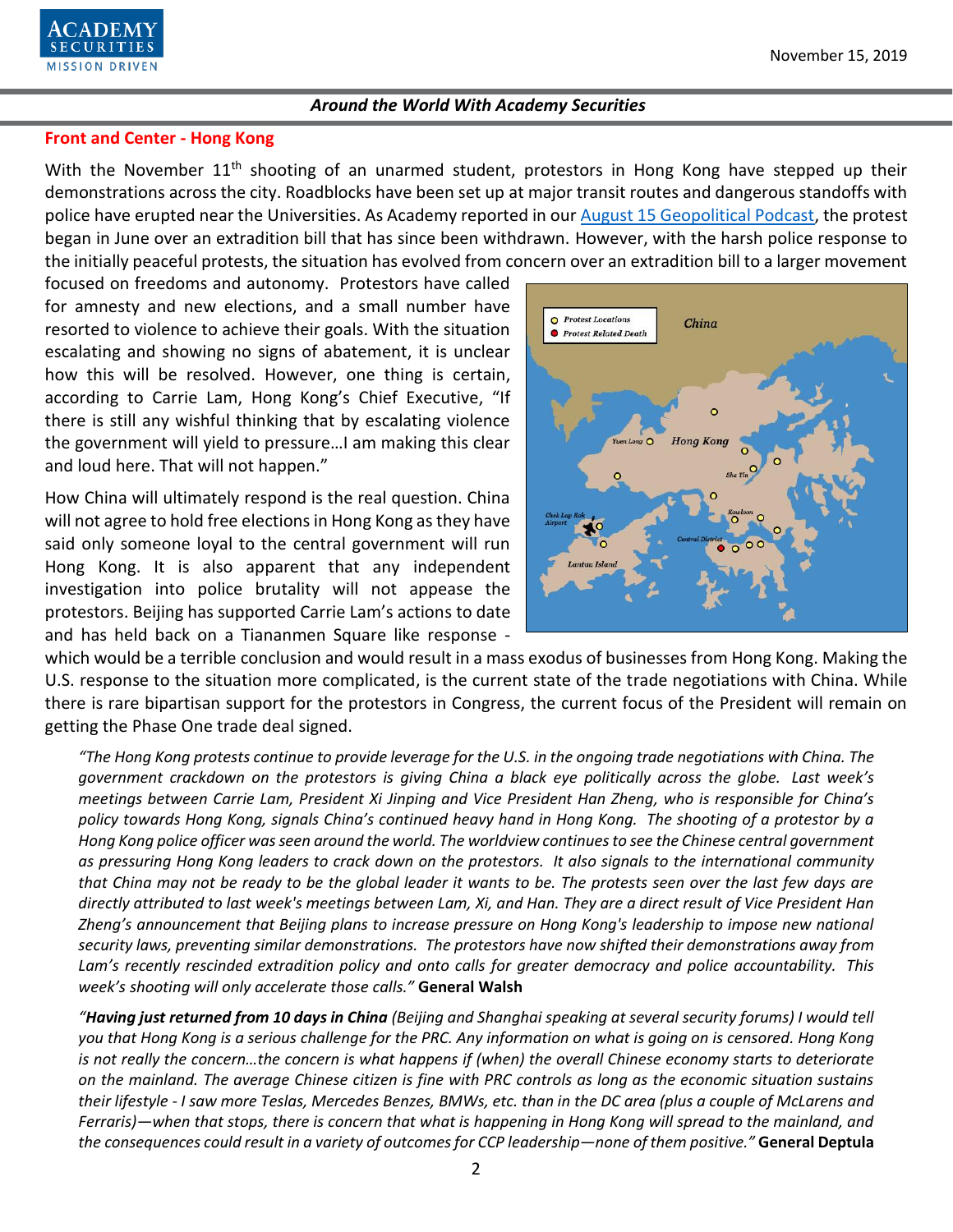

#### **The Yuan versus S&P Futures – Trading in Tandem** 3105 ■ESA ■CNH The Yuan & The S&P 500 7.0400  $3100 -$ Trading in Lock Step On Trade & Hong Kong Headlines  $(7.024)$ 3095 093.00 7.0200 3090 3085 7.0000 3080 6.9800 3075 3070 6.9600 3065  $20:00$ 08:00 16:00 08:00 16:00 08:00 16:00 08:00 16:00 08:00 16:00 08:00 08:00 16:00 14 Nov 2019 06 Nov 2019 07 Nov 2019 08 Nov 2019 11 Nov 2019 12 Nov 2019 13 Nov 2019

*Around the World With Academy Securities*

**Our macro strategy** is heavily influenced by the collective work of the GIG which continues to believe that China will act more with a 'velvet glove' rather than an 'iron fist' in Hong Kong. That is supported by the fact that China has not instigated any troop movements like they did this summer, further signaling that while the increase in tensions is real, it isn't yet as problematic as during the summer. So, despite the awful headlines, trade talks should not get derailed by Hong Kong.

**The economic data coming out of China remains weak.** Yet another reason for China to accept a truce on reasonable terms. Ultimately, trade is a potential positive for the market, though we will be watching for any shift in sentiment out of D.C. In any case, **it was positive this week that the President delayed any tariff actions on EU autos** - as opening a trade war on several fronts is a horrible strategy.

# **Front and Center – Iraq**

The unrest in Iraq that began six weeks ago has reached a boiling point. On October  $1<sup>st</sup>$ , protesters took to the streets to voice concern over the lack of jobs and rampant corruption. These protests have been met with violence, killing over 300 and wounding nearly 15,000 since early October. The protesters are looking for large scale reform of a political system that was initially put in place after the 2003 U.S. led invasion of Iraq. The promise of only limited change has driven Iraqis to escalate protests, demanding the removal of the entire ruling class from power. The U.S. has tried to urge calm and recommends the holding of early elections. Prime Minister Adel Abdul Mahdi has offered to resign if a replacement can be agreed upon. At the heart of the issue is the vast amount of Iranian influence in Iraqi government. When the U.S. left Iraq in 2011, the Iranians took advantage and manipulated a new political system that divided power along religious and ethnic lines. Iran also took advantage of the rise of ISIS to further embed themselves and their ideals into the political framework of the country. These issues come as no surprise as the Head of the Iranian Islamic Revolutionary Guards Corps helped form the new government in Iraq.

*"Social media savvy Iraqi youth are increasingly frustrated with Baghdad's incompetence and corruption along with the influence of Iran's Supreme Leader, Ali Khamenei's, over the Iraqi government. Just last week, Iraq's Prime Minister Adil Abdul Mahdi offered to resign - it is reported that the Commander of Iran's Quds Force, Major General Qassem Soleimani, prevented Mr. Mahdi from resigning. Interestingly, the protestors who are largely Shia have awoken to the fact that Iran is exploiting them. Their most common chant heard has been "Iraq is free, Iran get*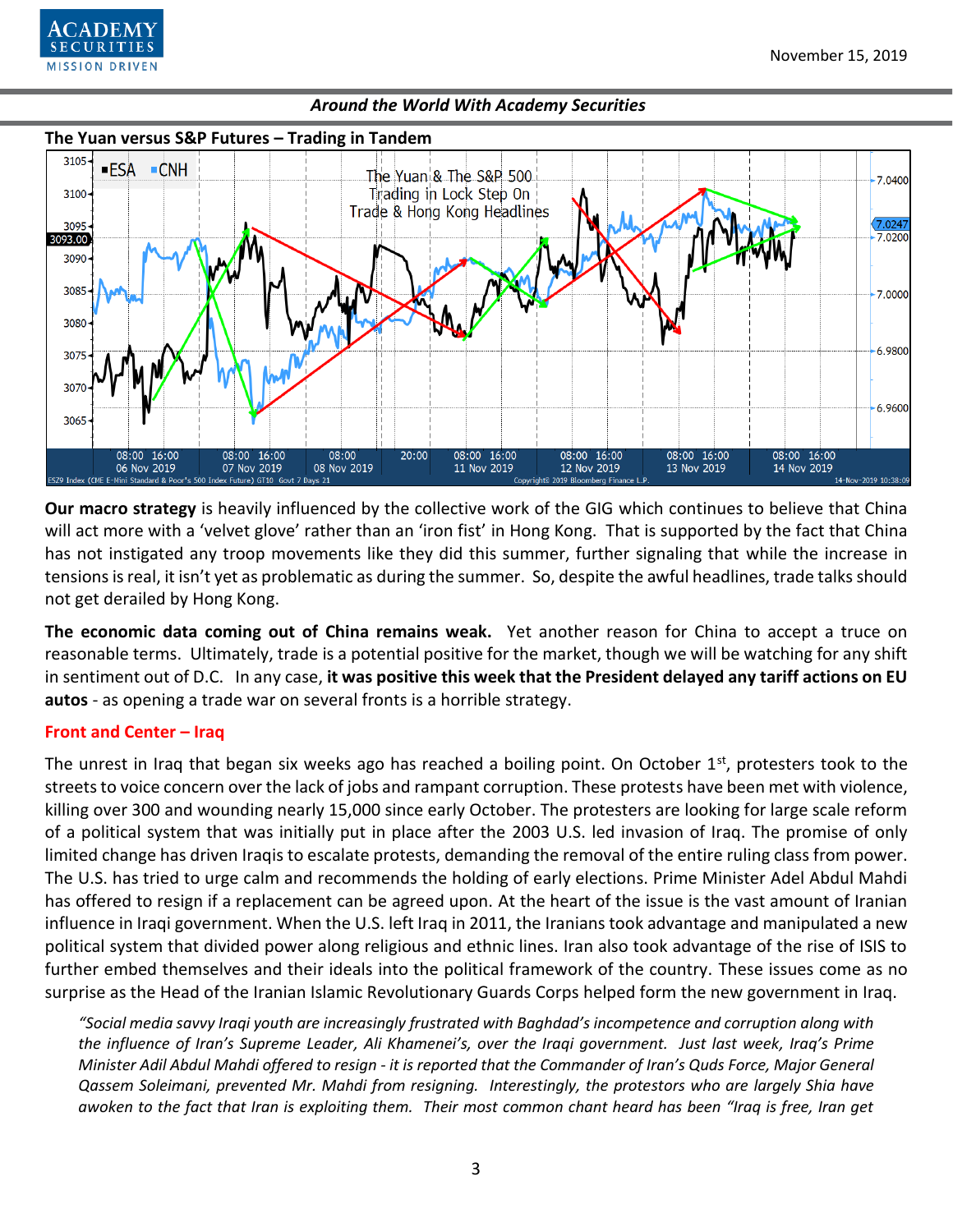

*out!" The biggest risk for the U.S. would be for an Iranian backed coup of the Iraqi government and a pro-Iranian, non-democratic government installed. This would put at risk the U.S. lives and money already lost in Iraq and the additional risk of Iran gaining greater influence in the Middle East."* **General Walsh**

*"What we are seeing in Iraq reflects ancient animosity that is now visible on the surface. A democracy adjacent to autocratic regimes governed by radical Islamic clerics invites chaos. That's what we're seeing in Iraq today. Iran will extend its influence in Iraq's elected body where it finds little resistance. It's part of their strategy. The Sunni-Shia fault lines are hard drawn and are not easily erased or redrawn. Both Iraq and Saudi Arabia will continue to defend their interests, but both nations remain vulnerable to external meddling, influence operations, and military attack. Tensions and the potential for conflict at multiple levels of war (tactical, operational, and strategic) are high. There is no reason to expect anything less menacing and destabilizing."* **General Marks**



**While Iraq might have dropped from the day to day attention of the media, the problems are real and could erupt at any time.** It's an area we are keenly focused on as a potential negative shock to the global economy.

The spread of Iranian influence throughout the region is nothing new. Iran has been utilizing asymmetric warfare against Israel for years, but in the last 15 years, they have stepped up their regional ambitions and confronted U.S. forces in Iraq and Afghanistan (via proxy forces), expanded operations in Syria and opened up a front in Yemen against Saudi Arabia, which we discussed in our September 15<sup>th</sup> [SITREP](https://www.academysecurities.com/drone-attack-saudi-oil/) about the drone attack on Saudi Aramco's oil installations. General Vince Stewart from our GIG, was on the ground in Saudi Arabia in mid-September:

*"Saudi Arabia wants to demonstrate their resilience, get the refinery back online, and demonstrate restraint in the face of this attack – avoiding a wider, more destructive strike on the kingdom. To Saudi Arabia and Mohammed Bin Salman, their two greatest concerns are the Iranians (and their regional aspirations) and internal unrest in the kingdom that threatens the regime."* **General Vince Stewart**

With operations back up and running, Saudi Aramco is moving forward with their IPO plans. They recently said the offering period will begin on November  $17<sup>th</sup>$  and close on December 4<sup>th</sup>. It will price its shares on December 5<sup>th</sup>, with trading on the Tadawul, the Saudi stock exchange, expected to start in mid-December. Of note in the prospectus is the discussion of risks associated with terrorism and armed conflict. "The Company's facilities have been targeted by terrorist and other attacks. Most recently, in September 2019, the Abqaiq facility and the Khurais processing facility were subject to attack by unmanned aerial vehicles and missiles. Abqaiq is the Company's largest oil processing facility and currently processes approximately 50% of the Company's crude oil."

*"Iran has played just about every card in its deck to ease U.S. sanctions by attacking oil tankers and Saudi oil. This week, Iran followed through with its threat to enrich uranium at its underground nuclear site at Fordow. This is Iran's most serious action so far to step away from the nuclear deal in hopes of driving a wedge between the U.S. and the European countries. Their objective is to pressure the Europeans into financial support thus easing the impact of the U.S. sanctions, forcing the U.S. into easing its maximum pressure campaign.*

*The foreign ministers of France, Britain, Germany, and the EU met in Paris and expressed deep concern with Iran's actions. They went further in expressing their continued desire to bring Iran back into compliance with the nuclear deal. They don't want to unduly pressure Iran into breaking free of the nuclear deal completely. President Trump has continued to say that such a move would be unacceptable."* **General Walsh**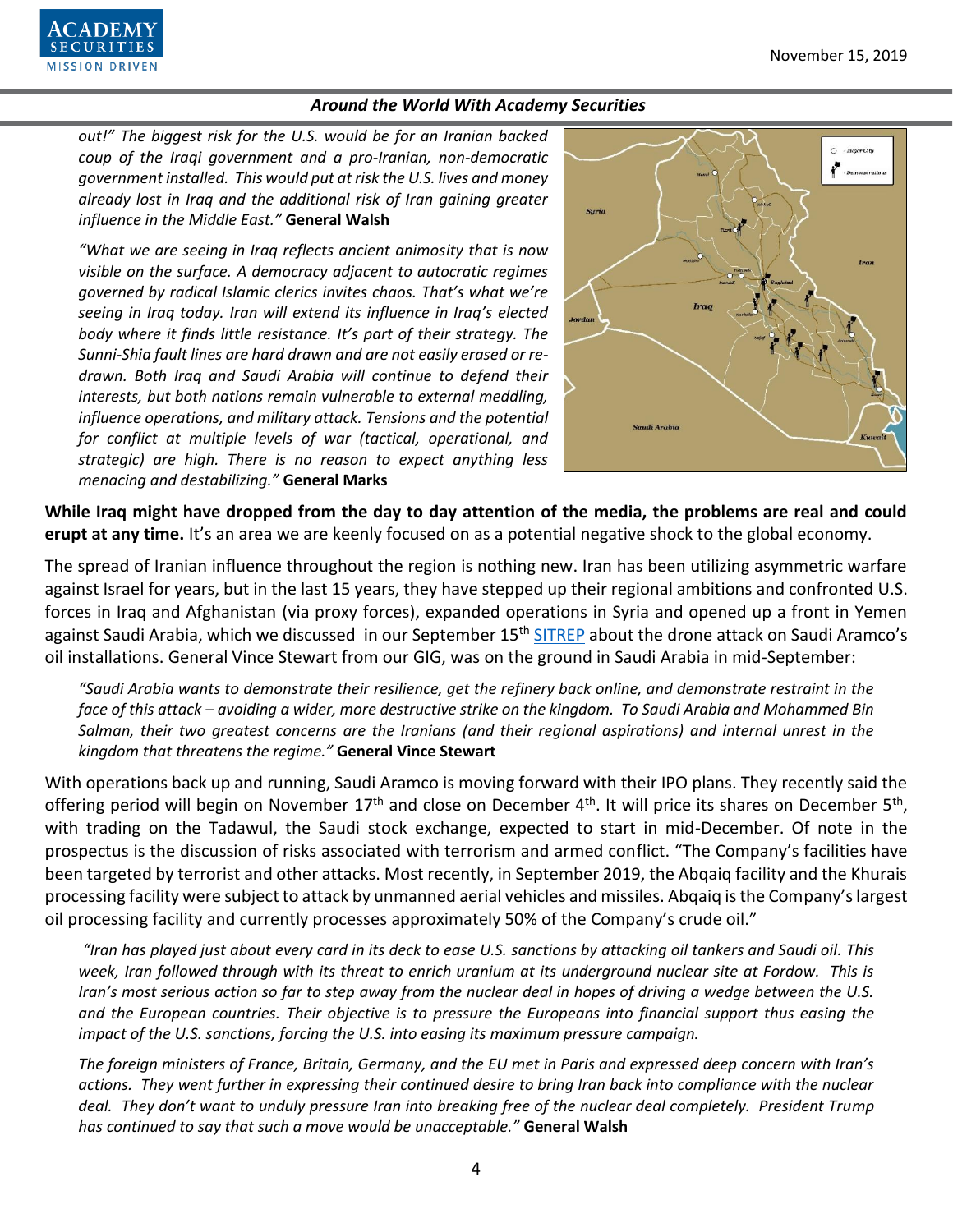

| Country              | Currency* | 1 Week    | 1 Month   | 10 Yr Yield* | 1 Week  | 1 Month | <b>Stock Index</b> | 1 Week    | 1 Month  |  |  |  |
|----------------------|-----------|-----------|-----------|--------------|---------|---------|--------------------|-----------|----------|--|--|--|
| <b>United States</b> | 98.34     | 0.20%     | $-0.11%$  | 1.83         | $-0.09$ | 0.10    | 3,094              | 0.29%     | 4.31%    |  |  |  |
| <b>Asia Pacific</b>  |           |           |           |              |         |         |                    |           |          |  |  |  |
| China                | 7.0       | $-0.78%$  | 0.62%     | 3.25         | $-0.02$ | 0.09    | 3,906              | $-2.15%$  | $-1.20%$ |  |  |  |
| Korea                | 1,170     | $-0.89%$  | 1.28%     | 1.79         | $-0.04$ | 0.30    | 2,139              | $-0.24%$  | 3.47%    |  |  |  |
| India                | 72.0      | $-1.41%$  | $-1.04%$  | 6.52         | 0.01    | $-0.16$ | 11,872             | $-1.17%$  | 4.68%    |  |  |  |
| Indonesia            | 14,089    | $-0.65%$  | 0.36%     | 2.99         | 0.01    | 0.10    | 6,099              | $-1.08%$  | $-0.46%$ |  |  |  |
| <b>Philippines</b>   | 50.7      | $-0.37%$  | 1.72%     | 2.81         | 0.09    | 0.30    | 7,934              | $-1.74%$  | 0.63%    |  |  |  |
| <b>EMEA</b>          |           |           |           |              |         |         |                    |           |          |  |  |  |
| Russia               | 64.2      | $-1.02%$  | 0.20%     | 3.31         | $-0.08$ | $-0.19$ | 2,916              | $-3.08%$  | 8.10%    |  |  |  |
| Saudi                | 3.8       | 0.00%     | 0.03%     | 3.00         | $-0.04$ | 0.04    | 7,924              | 1.61%     | 4.28%    |  |  |  |
| <b>South Africa</b>  | 14.9      | $-0.83%$  | $-0.32%$  | 4.99         | 0.03    | 0.17    | 56,292             | $-2.07%$  | 1.94%    |  |  |  |
| <b>Turkey</b>        | 5.8       | $-0.18%$  | 2.77%     | 6.27         | $-0.16$ | $-0.71$ | 103,393            | $-0.15%$  | 10.01%   |  |  |  |
| <b>Ukraine</b>       | 24.2      | 1.13%     | 1.25%     | 7.04         | 0.08    | $-0.17$ | 518                | 0.00%     | $-1.52%$ |  |  |  |
| <b>Americas</b>      |           |           |           |              |         |         |                    |           |          |  |  |  |
| Argentina            | 59.7      | $-0.19%$  | $-2.89%$  | 24.36        | 0.57    | 4.31    | 28,161             | $-10.01%$ | 1.88%    |  |  |  |
| <b>Brazil</b>        | 4.2       | $-2.08%$  | $-1.46%$  | 3.85         | $-0.06$ | $-0.05$ | 105,890            | $-3.37%$  | 1.52%    |  |  |  |
| Colombia             | 3,454     | $-4.03%$  | $-0.64%$  | 3.15         | $-0.05$ | 0.08    | 1,624              | $-1.90%$  | 2.10%    |  |  |  |
| Mexico               | 19.5      | $-1.67%$  | $-0.94%$  | 3.38         | $-0.04$ | $-0.02$ | 43,099             | $-2.31%$  | $-0.46%$ |  |  |  |
| Venezuela            | 27,927    | $-18.82%$ | $-41.70%$ |              |         |         | 1,624              | $-1.90%$  | 2.10%    |  |  |  |

# **Markets at A Glance**

| <b>Commodities</b> |          |          |       |          |         |         |          |         |  |  |  |
|--------------------|----------|----------|-------|----------|---------|---------|----------|---------|--|--|--|
| Oil                | 1 Week   | 1 Month  | Gold  | 1 Week   | 1 Month | Bitcoin | 1 Week   | 1 Month |  |  |  |
| 57.56              | $-0.72%$ | $-7.41%$ | 1.468 | $0.06\%$ | 1.66%   | 8.665   | $-5.92%$ | 3.85%   |  |  |  |

Source: Bloomberg. US Currency is DXY. China, Korea and India are local currency bonds, the remainder are US denominated bonds. Data as of 11/14/2019.

# **A Tough Week for Asian and South American Currency and Stocks**

Emerging market currencies across the globe were weak, led by China and renewed trade tensions. For most countries it was a sharp reversal from recent strength, which had been driven by hopes of an imminent Phase 1 deal, or trade truce with China. Stocks were hit across Asia and South America. Ukraine was not affected at all and is the sole currency we look at that exhibited strength last week.

# **A Boring Week for Bonds**

Bond yields were relatively flat, except for **Turkey,** which continued to see bond yields improve. They are now over 70 bps tighter on the month. The recent visit to D.C. by Erdogan may have helped and while there are signs that tensions are easing with Turkey, little has changed regarding our concerns about Turkey's long-term direction and coziness with Russia.

# **Oil Declines**

Oil prices continue to decline. Renewed concerns about trade put pressure on the demand side and with Turkey doing better and Iran doing nothing new, the supply side didn't help prices either. Finally, with the Aramco IPO in the works, there is some volatility hitting the oil markets as potential investors try to evaluate the long-term potential for this global giant.

# **Expect Bitcoin's Slide to Continue**

It is a bit surprising that Bitcoin fell again, given that this week, global trade tensions increased and even gold managed to eke out a gain. The hype surrounding its surge above 10,000 on the back of Xi's pledge to focus on blockchain is almost a distant memory.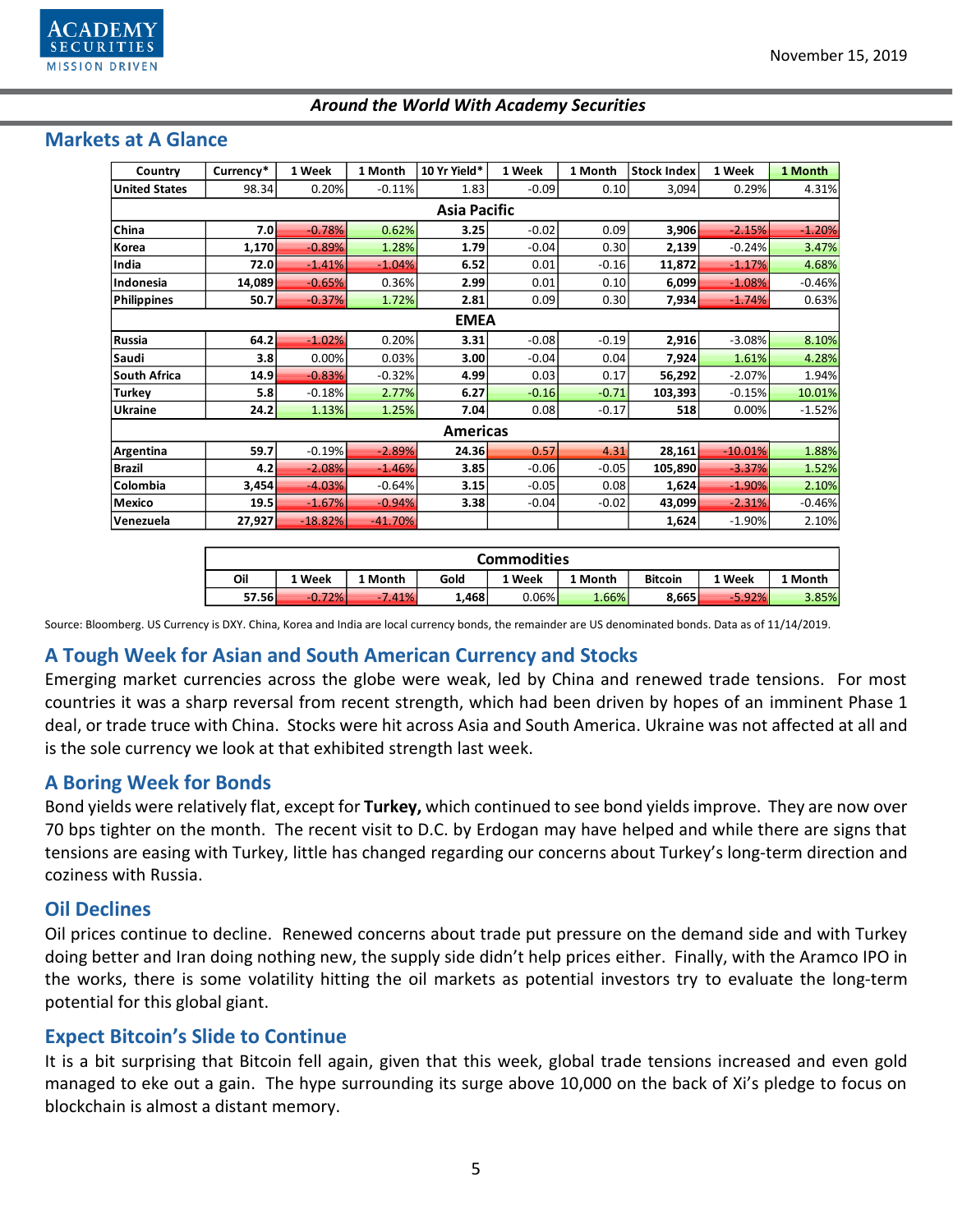

# **Around the World**

# **Chile**

The protests are ongoing and further disrupting high profile events, including the recently cancelled APEC summit. The Chilean president now has a 13% approval rating and aid packages to small businesses disrupted by the protests will need to kick in or Chile will face a recession. The unrest is hitting the Chilean Peso, with the currency falling to a record low against the dollar. However, after weeks of protests, President Pinera has agreed to start the process of drafting a new constitution. Whether this effort will satisfy the protestors demands to address inequality, is yet to be seen. Since the demonstrations began three weeks ago, five people have been killed and over 1,000 have been wounded.

*"Chile is regarded as Latin America's most stable economy and will work through the current challenges. The protesting and rioting in Chile were big surprises to all in the region as was the recent resignation of Evo Morales as the President of Bolivia. Interesting in that the Organization of American States (OAS) played a constructive role in findings of irregularities in Bolivian voting (provides future opportunities in the region to capitalize on the constructive role of OAS) and that popular mobilization was able to push back against the Left WITH the support of other institutions like the military. This demonstrates that countries like Venezuela and Nicaragua need to be concerned with "people power" and the support of the military, which means they will continue to emphasize security versus individual freedoms. However, what happened in Bolivia also means that with persistence, anything is possible, and it could happen very quickly, surprising everyone.* 

*Specifically, regarding Bolivia, a question is being asked in the region: is this democracy restored or democracy denied? OAS said there were voting irregularities in the election and could not validate the election. In Bolivia, we will need to wait about two weeks as Morales still has some cards to play but expect that there will be new elections, potentially before the end of the year."* **General Chinn** 

#### **Russia**

With the civil war in Libya entering its 5<sup>th</sup> year, Russia is taking a more direct approach in the support of Khalifa Hifter in his war with coalition militias who support the UN established (U.S. backed) government in Tripoli. Advanced weapons are being deployed to the area in addition to Russian mercenaries. Libya currently pumps 1.3 million barrels of oil a day and with its proximity to Italy across the Mediterranean, thousands of migrants bound for Europe begin their journey there. The stakes are high, and Russia is taking a page out of the Syria playbook to expand their influence strategically.

*"Russia continues its anti-American mission across the globe and is now beginning to show more signs of exerting its influence in Libya by increasing its military involvement. Putin is not expected to deploy a large intervention force in Libya because he is still heavily entangled in Syria along with having Russian forces still deployed in Venezuela to support Maduro. Russia has been slowly increasing its presence across Africa and in Libya.* 

*Putin is again taking advantage of a war fatigued U.S. to exert its influence at our expense. The deployment and introduction of private mercenary forces follows a similar pattern that Putin successfully used in Syria where he ultimately became the major power broker after the U.S. reduced its forces and announced its intention to leave. While this new initiative by Putin inserts Russia as a major player in Libya, it has far less capability and capacity to deploy forces around the globe than it did during the Soviet Union era. Egypt's purchase of Russian airplanes is another example of our increasing competition with Russia and China across the globe. Unlike China, where the competition has been primarily economic, Russia competes mainly through its military power and influence - to include weapons sales. Putin is gaining influence across the Middle East and Africa as we see in Syria, Libya, and Turkey.* 

*Selling Russian aircraft to Egypt gains Putin influence while driving a wedge between the U.S. and Egypt. President*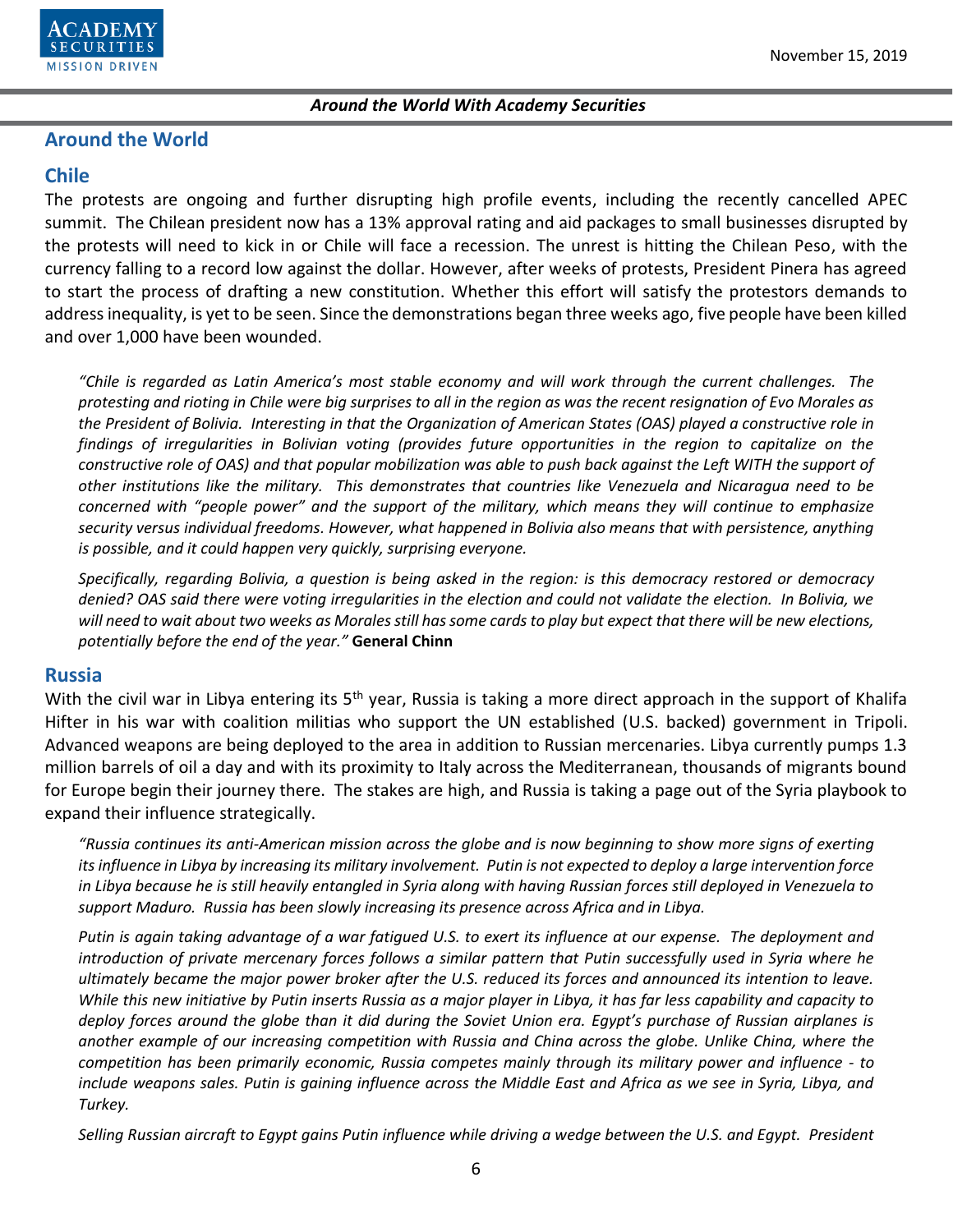

*Trump has expressed his good relationship with Egypt's President Sisi. This is another case of a foreign leader playing both sides, as has Turkish President Erdogan. While this is not as serious as Turkey, a NATO ally buying Russian military equipment, it does further Putin's intent to restore Russia's influence and glory back to the Cold War days."* **General Walsh**

*"For many years the Russians have sold arms to the Egyptians. In most of the Arab Israeli conflicts, Egypt and Syria used Russian Tanks, personnel carriers, and MiGs. These arms sales return Russian influence to the Middle East in more than an advisory capability and continue to show an erosion of U.S. influence with some allies and*  partners. This also is something that Putin will point to at home as he rebuilds the Russian national *identity."* **General Kearney**

*"Sisi is hedging his bets in case President Trump isn't reelected and ultimately is diversifying his military resources. Egypt is looking to Turkey and seeing no real repercussions for their purchase of Russian anti-aircraft systems. This is now precedent for our historic allies in the region."* **General Marks**

# **Turkey**

President Trump's meeting with Turkish President Recep Tayyip Erdogan on November 13<sup>th</sup> was critical on several fronts, the most important of which is the purchase of Russian S-400 surface-to-air missiles by Turkey. President Trump has threatened sanctions as a result of the purchase and Turkey has been removed from the F-35 program. A NATO ally acquiring a sophisticated Russian made missile system puts U.S. air forces at risk in the region. While this is a major threat, the real concern is that Turkey is getting closer to Russia and beginning to distance itself from the United States and NATO - an unacceptable outcome.

*"President Trump's ultimate acceptance of President Erdogan's decision to invade Syria, expel Kurdish forces, and institute a "safe zone" has given President Trump leverage over President Erdogan over his decision to purchase the Russian S-400 surface-to-air missile system. The U.S. and NATO have said the S-400 system is not compatible with NATO forces and it will compromise the F-35 program and ultimately cancelled Turkey's participation in the program. Congress shows bipartisan support for sanctions on Turkey after the purchase Russian military equipment. This will cause President Trump to take Congress seriously despite his expressed personal relationship with President Erdogan. His goal is to do everything he can to pressure Erdogan to keep Turkey in NATO."* **General Walsh**

The meeting seemed to go well but the question remains, has Turkey altered its path away from Russia or is this just a temporary reconciliation? Given the amount of foreign denominated debt that Turkey and its banks have issued, this is not a trivial question. We remain wary and we have already seen the currency give back some recent gains (though the bonds are trading well).

# **China/Vietnam**

China claims sovereignty of over 80% of the South China Sea. With the ramming and sinking of a Vietnamese fishing vessel by a Chinese ship, the dispute over the ownership of these waters will only intensify.

*"China and Vietnam have been at odds over China's territorial claim over waters in the South China Sea. Tensions are expected to rise even higher next year as Vietnam takes the Chairmanship of the Association of Southeast Asian Nations (ASEAN) and potentially drives the agenda in Vietnam's favor. Vietnam said it is considering taking legal action against China in the same way that the Philippines was successful in doing so in 2013. China has not conformed to the decision made by an international court of arbitration at The Hague. In response to Vietnam's announcement, China's foreign minister asked Vietnam to not complicate matters in the South China Sea. China continues to bully their neighbors over territorial rights by treating the South China Sea as its own territory through actions by their civil maritime fleet, their Coast Guard, and their Navy. Vietnam is expected to use ASEAN as a mechanism to gain greater unity amongst the ASEAN nations that are not as friendly towards China."* **General Walsh**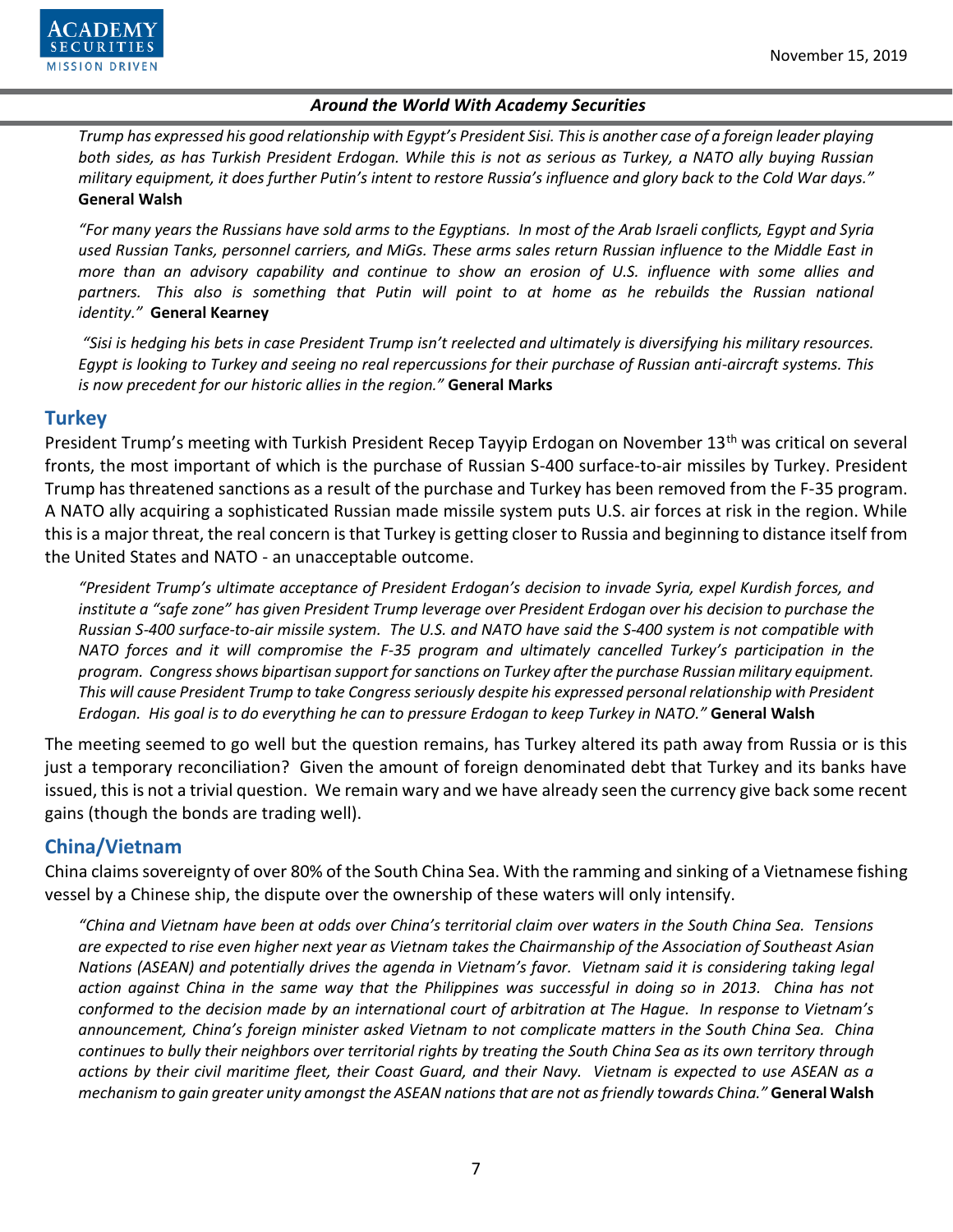

#### **India**

In early 2019, both India and Pakistan conducted airstrikes and risked potential war over Kashmir. However, the recent opening of the Kartarpur Corridor will allow Indian Sikhs to visit Gurdwara in Pakistan without a visa. While tensions have cooled between the two nations, recent events in India have elevated its profile on the world stage.

*"India and Pakistan have been at odds over Kashmir since the partition of India in 1947. There have been periods of violence in the past and there will be more in the future. India's recent satellite launches makes them only the fourth country to possess this type of technology. Along with their nuclear weapons, this makes them a much more significant regional power. This recent technical demonstration, along with their people power sends a signal to the world that India should be recognized as an emerging global power. Alignment against China, based on historical territorial disputes and China's siding with Pakistan, moves India closer to the U.S. - which is ultimately very good for the U.S. and American businesses. We see this in the recent alignment between President Modi and President Trump. I also believe our past patience with Pakistan has been almost exhausted in Afghanistan and is another factor in our willingness to align more closely with India to deter China. The bottom line is that there are many opportunities for the U.S. both economically and diplomatically and we can expect continued closer relationships."* **General Walsh**

From a macro standpoint, potentially aligning ourselves with India could be a strategy to help reduce our dependence on China. India has growth potential and has a political system that is a little more familiar to us than China's. The potential for stronger economic ties to India could influence policy in the region.